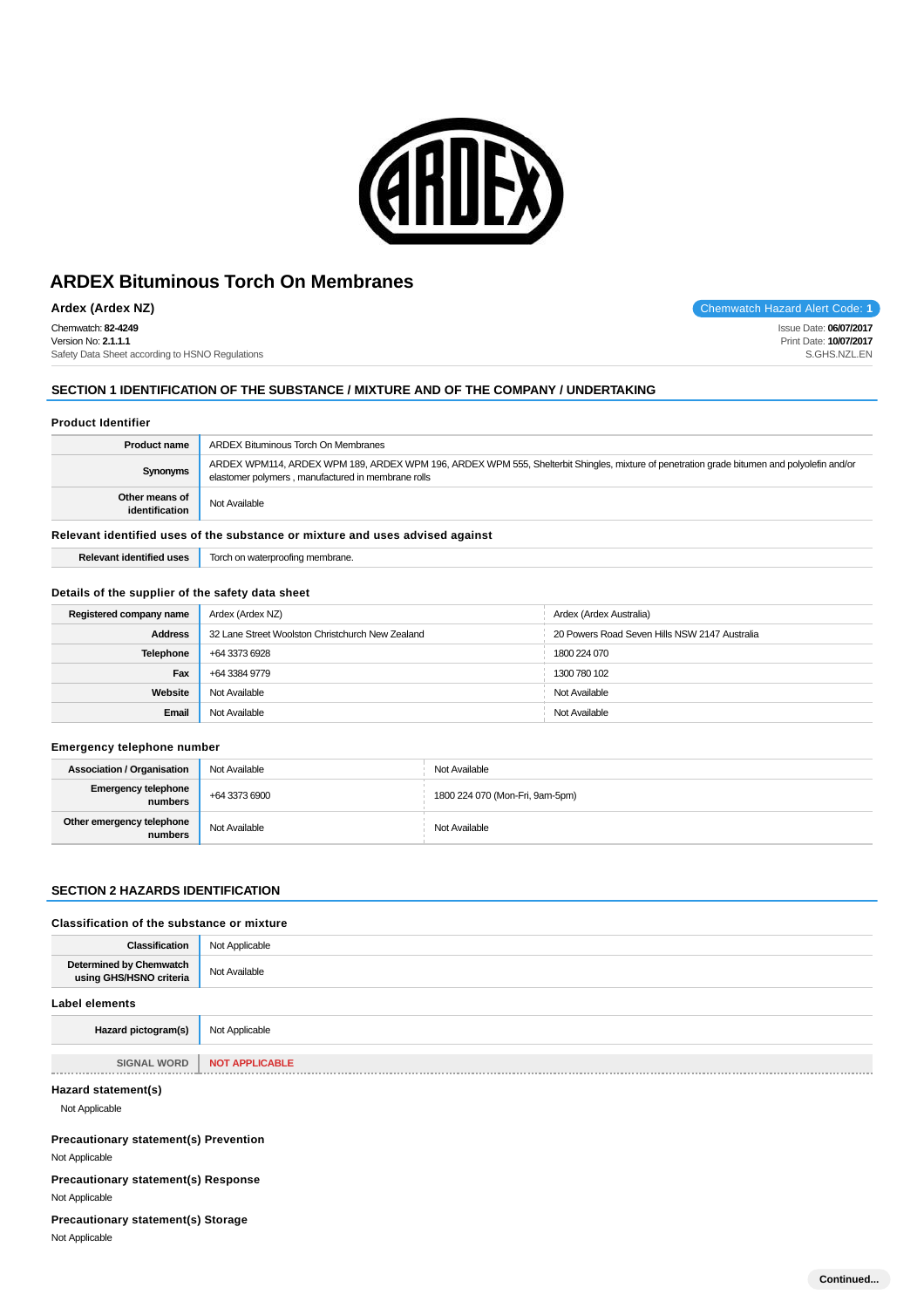#### **Precautionary statement(s) Disposal**

Not Applicable

# **SECTION 3 COMPOSITION / INFORMATION ON INGREDIENTS**

#### **Substances**

See section below for composition of Mixtures

#### **Mixtures**

| <b>CAS No</b> | %[weight] | Name           |
|---------------|-----------|----------------|
| 8052-42-4     | not spec  | וחuelc<br>, wa |

#### **SECTION 4 FIRST AID MEASURES**

NZ Poisons Centre 0800 POISON (0800 764 766) | NZ Emergency Services: 111

#### **Description of first aid measures**

| <b>Eye Contact</b>  | If this product comes in contact with the eyes:<br>• Wash out immediately with fresh running water.<br>Ensure complete irrigation of the eye by keeping eyelids apart and away from eye and moving the eyelids by occasionally lifting the upper and lower lids.<br>► Seek medical attention without delay; if pain persists or recurs seek medical attention.<br>▶ Removal of contact lenses after an eye injury should only be undertaken by skilled personnel.                                                                                                                                                                                                                                                                                                                                                                                                                                                                                                                                                                                                                                                                                                                                                                                                                                                                                                                                                                                                                                                                                            |
|---------------------|--------------------------------------------------------------------------------------------------------------------------------------------------------------------------------------------------------------------------------------------------------------------------------------------------------------------------------------------------------------------------------------------------------------------------------------------------------------------------------------------------------------------------------------------------------------------------------------------------------------------------------------------------------------------------------------------------------------------------------------------------------------------------------------------------------------------------------------------------------------------------------------------------------------------------------------------------------------------------------------------------------------------------------------------------------------------------------------------------------------------------------------------------------------------------------------------------------------------------------------------------------------------------------------------------------------------------------------------------------------------------------------------------------------------------------------------------------------------------------------------------------------------------------------------------------------|
| <b>Skin Contact</b> | Inmediately drench burn area in cold running water.<br>If hot bitumen adheres to the skin, <b>DO NOT</b> attempt to remove it (it acts as a sterile dressing).<br>For burns to the head and neck and trunk, apply cold wet towels to the burn area, and change frequently to maintain cooling.<br>• Cooling should be maintained for no longer than thirty minutes.<br>• When hot bitumen completely encircles a limb, it may have a tourniquet effect and should be split as it cools.<br>Transport to hospital or doctor.<br>In case of burns:<br>In mediately apply cold water to burn either by immersion or wrapping with saturated clean cloth.<br>DO NOT remove or cut away clothing over burnt areas. DO NOT pull away clothing which has adhered to the skin as this can cause further injury.<br>DO NOT break blister or remove solidified material.<br>► Quickly cover wound with dressing or clean cloth to help prevent infection and to ease pain.<br>For large burns, sheets, towels or pillow slips are ideal; leave holes for eyes, nose and mouth.<br>DO NOT apply ointments, oils, butter, etc. to a burn under any circumstances.<br>$\triangleright$ Water may be given in small quantities if the person is conscious.<br>Alcohol is not to be given under any circumstances.<br>Reassure.<br>$\triangleright$ Treat for shock by keeping the person warm and in a lying position.<br>Seek medical aid and advise medical personnel in advance of the cause and extent of the injury and the estimated time of arrival of the patient. |
| <b>Inhalation</b>   | If fumes, aerosols or combustion products are inhaled remove from contaminated area.<br>• Other measures are usually unnecessary.                                                                                                                                                                                                                                                                                                                                                                                                                                                                                                                                                                                                                                                                                                                                                                                                                                                                                                                                                                                                                                                                                                                                                                                                                                                                                                                                                                                                                            |
| Ingestion           | Not normally a hazard due to physical form of product.                                                                                                                                                                                                                                                                                                                                                                                                                                                                                                                                                                                                                                                                                                                                                                                                                                                                                                                                                                                                                                                                                                                                                                                                                                                                                                                                                                                                                                                                                                       |

#### **Indication of any immediate medical attention and special treatment needed**

Burns : No attempt should be made to remove the bitumen (it acts as a sterile dressing). Cover the bitumen with tulle gras and leave for two days when any detached bitumen can be removed. Re-dress and leave for a further week. If necessary refer to a burns unit. [Manufacturer]

## **SECTION 5 FIREFIGHTING MEASURES**

#### **Extinguishing media**

Do NOT direct a solid stream of water or foam into burning molten material; this may cause spattering and spread the fire.

- Foam.
- Dry chemical powder.
- $\triangleright$  BCF (where regulations permit).
- Carbon dioxide.

## **Special hazards arising from the substrate or mixture**

**Fire Incompatibility** None known. **Advice for firefighters Fire Fighting** Slight hazard when exposed to heat, flame and oxidisers. **Fire/Explosion Hazard** Articles and manufactured articles may constitute a fire hazard where polymers form their outer layers or where combustible packaging remains in place. Certain substances, found throughout their construction, may degrade or become volatile when heated to high temperatures. This may create a secondary hazard.

# **SECTION 6 ACCIDENTAL RELEASE MEASURES**

**Personal precautions, protective equipment and emergency procedures**

See section 8

#### **Environmental precautions**

See section 12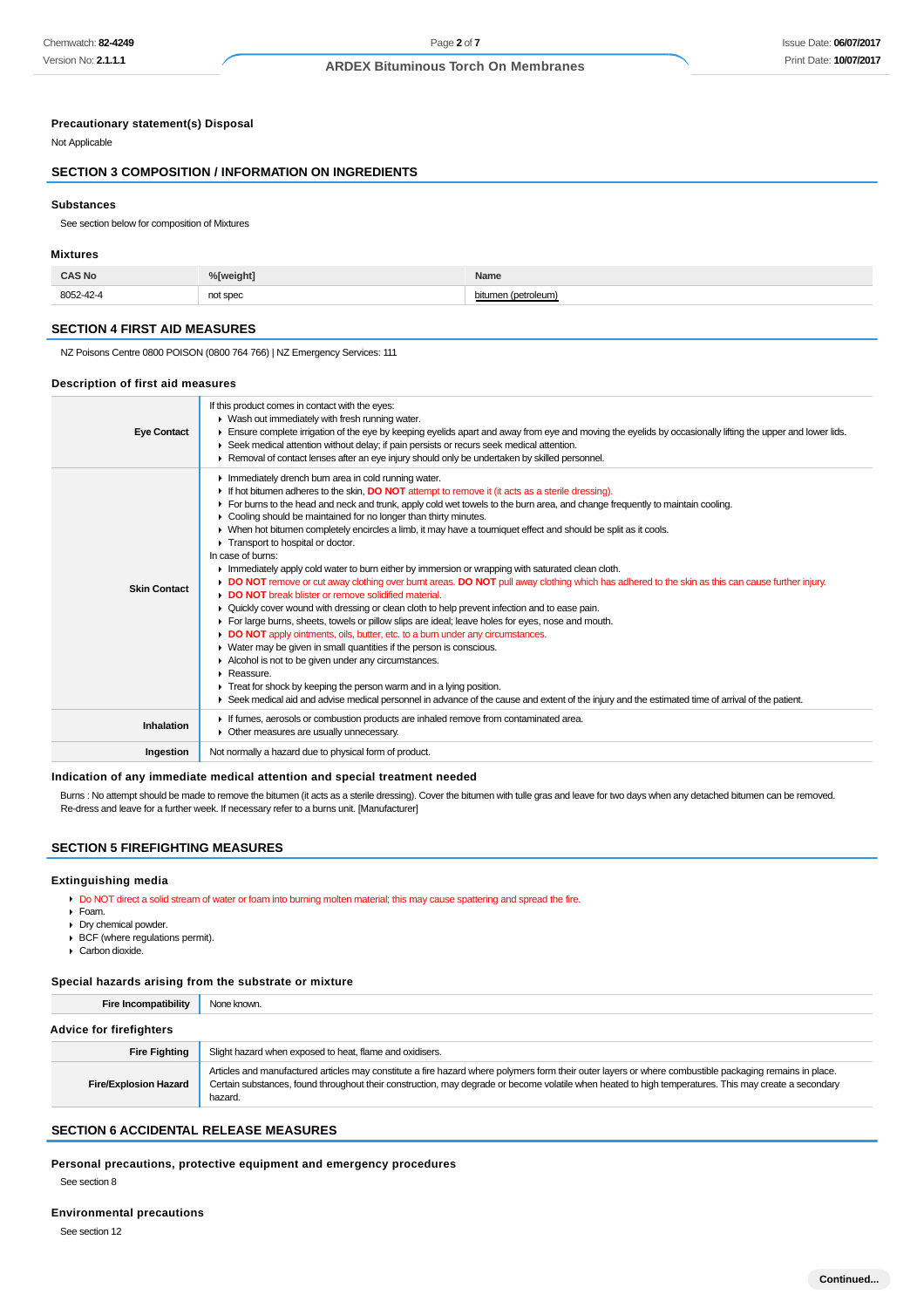# Issue Date: **06/07/2017** Print Date: **10/07/2017**

# **ARDEX Bituminous Torch On Membranes**

# **Methods and material for containment and cleaning up**

| <b>Minor Spills</b> | Clean up all spills immediately.<br>▶ Secure load if safe to do so.<br>> Bundle/collect recoverable product.<br>• Collect remaining material in containers with covers for disposal.                   |
|---------------------|--------------------------------------------------------------------------------------------------------------------------------------------------------------------------------------------------------|
| <b>Major Spills</b> | $\blacktriangleright$ Minor hazard.<br>$\triangleright$ Clear area of personnel.<br>Alert Fire Brigade and tell them location and nature of hazard.<br>▶ Wear physical protective gloves e.g. Leather. |

Personal Protective Equipment advice is contained in Section 8 of the SDS.

## **SECTION 7 HANDLING AND STORAGE**

## **Precautions for safe handling**

| Safe handling      | Limit all unnecessary personal contact.<br>• Wear protective clothing when risk of exposure occurs.<br>$\blacktriangleright$ Use in a well-ventilated area.<br>Avoid contact with incompatible materials.<br>• Usually handled as molten liquid which requires worker thermal protection and increases hazard of vapour exposure.<br>CAUTION: Vapours may be irritating. |
|--------------------|--------------------------------------------------------------------------------------------------------------------------------------------------------------------------------------------------------------------------------------------------------------------------------------------------------------------------------------------------------------------------|
| Other information  | $\triangleright$ Keep dry.<br>▶ Store under cover.<br>▶ Protect containers against physical damage.<br>Observe manufacturer's storage and handling recommendations contained within this SDS.                                                                                                                                                                            |
|                    | Conditions for safe storage, including any incompatibilities                                                                                                                                                                                                                                                                                                             |
| Suitable container | Generally packaging as originally supplied with the article or manufactured item is sufficient to protect against physical hazards.<br>If repackaging is required ensure the article is intact and does not show signs of wear. As far as is practicably possible, reuse the original packaging or                                                                       |

something providing a similar level of protection to both the article and the handler.

# **SECTION 8 EXPOSURE CONTROLS / PERSONAL PROTECTION**

**Storage incompatibility Avoid reaction with oxidising agents** 

## **Control parameters**

# **OCCUPATIONAL EXPOSURE LIMITS (OEL)**

# **INGREDIENT DATA**

| Source                                                   | Ingredient                   | <b>Material name</b>      |          | <b>TWA</b>            | <b>STEL</b> |               | Peak          |        | <b>Notes</b>  |
|----------------------------------------------------------|------------------------------|---------------------------|----------|-----------------------|-------------|---------------|---------------|--------|---------------|
| New Zealand Workplace<br><b>Exposure Standards (WES)</b> | bitumen (petroleum)          | Asphalt (petroleum) fumes |          | 5 ppm                 |             | Not Available | Not Available |        | Not Available |
| <b>EMERGENCY LIMITS</b>                                  |                              |                           |          |                       |             |               |               |        |               |
| Ingredient                                               | <b>Material name</b>         |                           | TEEL-1   |                       |             | TEEL-2        |               | TEEL-3 |               |
| bitumen (petroleum)                                      | Petroleum asphalt; (Bitumen) |                           | 30 mg/m3 | $330 \,\mathrm{mg/m}$ |             |               | 2,000 mg/m3   |        |               |
|                                                          |                              |                           |          |                       |             |               |               |        |               |
| Ingredient                                               | <b>Original IDLH</b>         |                           |          | <b>Revised IDLH</b>   |             |               |               |        |               |
| bitumen (petroleum)                                      | Not Available                |                           |          | Not Available         |             |               |               |        |               |
|                                                          |                              |                           |          |                       |             |               |               |        |               |

## **Exposure controls**

| Appropriate engineering<br>controls | Articles or manufactured items, in their original condition, generally don't require engineering controls during handling or in normal use.<br>Exceptions may arise following extensive use and subsequent wear, during recycling or disposal operations where substances, found in the article, may be<br>released to the environment.<br>For molten materials:<br>Provide mechanical ventilation; in general such ventilation should be provided at compounding/ converting areas and at fabricating/ filling work stations where<br>the material is heated. Local exhaust ventilation should be used over and in the vicinity of machinery involved in handling the molten material. |
|-------------------------------------|-----------------------------------------------------------------------------------------------------------------------------------------------------------------------------------------------------------------------------------------------------------------------------------------------------------------------------------------------------------------------------------------------------------------------------------------------------------------------------------------------------------------------------------------------------------------------------------------------------------------------------------------------------------------------------------------|
| <b>Personal protection</b>          |                                                                                                                                                                                                                                                                                                                                                                                                                                                                                                                                                                                                                                                                                         |
| Eye and face protection             | Safety glasses.<br>Safety glasses with side shields.<br>$\triangleright$ Chemical goggles.<br>• Contact lenses may pose a special hazard; soft contact lenses may absorb and concentrate irritants.                                                                                                                                                                                                                                                                                                                                                                                                                                                                                     |
| <b>Skin protection</b>              | See Hand protection below                                                                                                                                                                                                                                                                                                                                                                                                                                                                                                                                                                                                                                                               |
| Hands/feet protection               | Wear general protective gloves, eg. light weight rubber gloves.                                                                                                                                                                                                                                                                                                                                                                                                                                                                                                                                                                                                                         |
| <b>Body protection</b>              | See Other protection below                                                                                                                                                                                                                                                                                                                                                                                                                                                                                                                                                                                                                                                              |
| Other protection                    | No special equipment needed when handling small quantities.<br>OTHERWISE:<br>$\triangleright$ Overalls.<br>▶ Barrier cream.<br>Eyewash unit.                                                                                                                                                                                                                                                                                                                                                                                                                                                                                                                                            |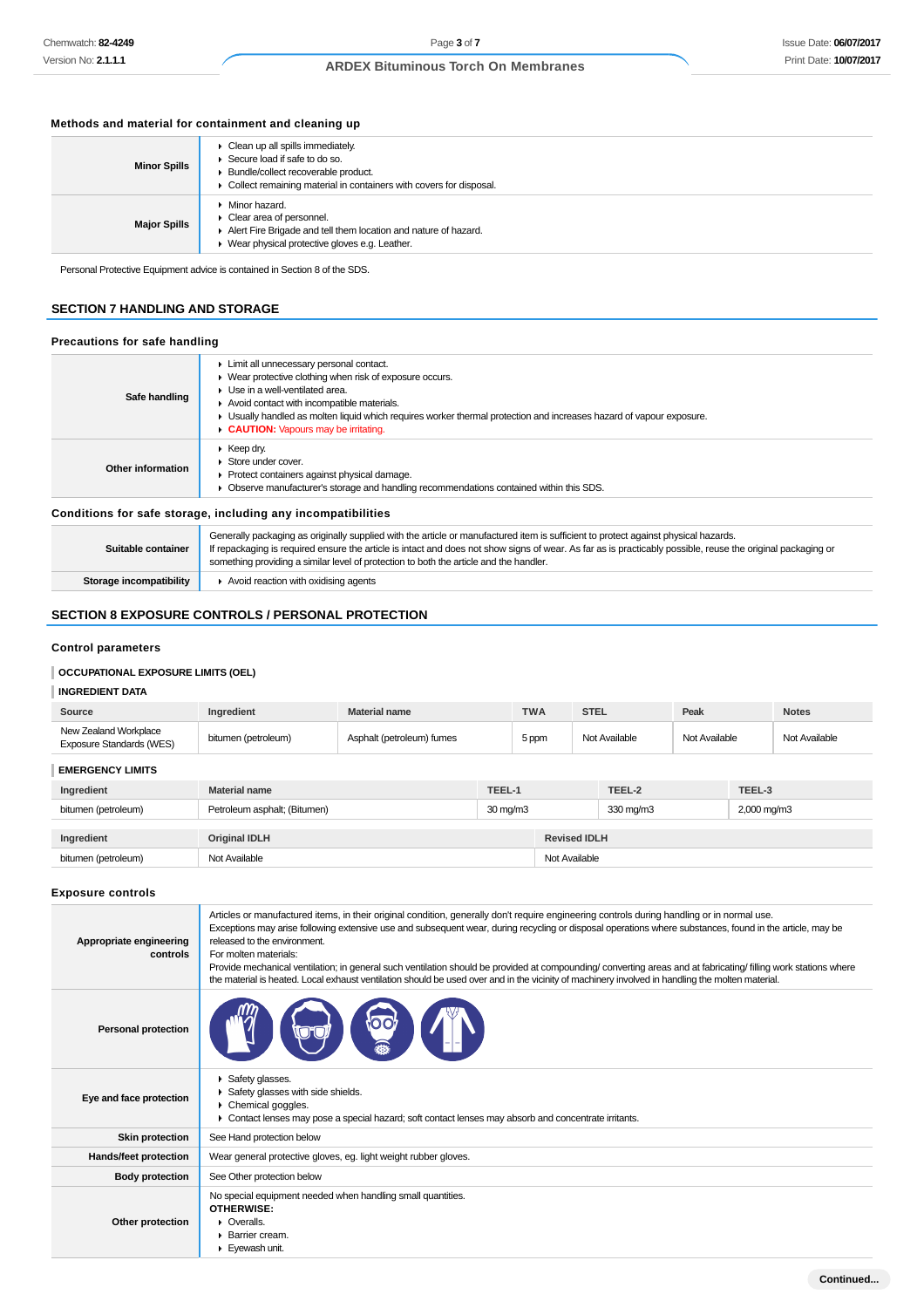## Issue Date: **06/07/2017** Print Date: **10/07/2017**

# **ARDEX Bituminous Torch On Membranes**

**Respiratory protection**

**Thermal hazards** Not Available

Type A-P Filter of sufficient capacity. (AS/NZS 1716 & 1715, EN 143:2000 & 149:2001, ANSI Z88 or national equivalent)

Where the concentration of gas/particulates in the breathing zone, approaches or exceeds the "Exposure Standard" (or ES), respiratory protection is required. Degree of protection varies with both face-piece and Class of filter; the nature of protection varies with Type of filter.

| <b>Required Minimum Protection Factor</b> | <b>Half-Face Respirator</b> | <b>Full-Face Respirator</b> | Powered Air Respirator  |
|-------------------------------------------|-----------------------------|-----------------------------|-------------------------|
| up to $10 \times ES$                      | A-AUS P2                    |                             | A-PAPR-AUS / Class 1 P2 |
| up to $50 \times ES$                      |                             | A-AUS / Class 1 P2          |                         |
| up to $100 \times ES$                     |                             | A-2 P2                      | A-PAPR-2 P2 $\land$     |

^ - Full-face

A(All classes) = Organic vapours, B AUS or B1 = Acid gasses, B2 = Acid gas or hydrogen cyanide(HCN), B3 = Acid gas or hydrogen cyanide(HCN), E = Sulfur dioxide(SO2), G = Agricultural chemicals, K = Ammonia(NH3), Hg = Mercury, NO = Oxides of nitrogen, MB = Methyl bromide, AX = Low boiling point organic compounds(below 65 degC)

Respiratory protection not normally required due to the physical form of the product.

## **SECTION 9 PHYSICAL AND CHEMICAL PROPERTIES**

## **Information on basic physical and chemical properties**

| Appearance                                      | Sheeting in rolls with slight odour of bitumen; insoluble in water. |                                                   |                        |  |  |  |
|-------------------------------------------------|---------------------------------------------------------------------|---------------------------------------------------|------------------------|--|--|--|
|                                                 |                                                                     |                                                   |                        |  |  |  |
| <b>Physical state</b>                           | Relative density (Water = 1)<br>Manufactured<br>$1 - 1.5$           |                                                   |                        |  |  |  |
| Odour                                           | Not Available                                                       | <b>Partition coefficient</b><br>n-octanol / water | Not Available          |  |  |  |
| <b>Odour threshold</b>                          | Not Available                                                       | Auto-ignition temperature<br>(°C)                 | *>485 approx (bitumen) |  |  |  |
| pH (as supplied)                                | Not Applicable                                                      | Decomposition<br>temperature                      | Not Available          |  |  |  |
| Melting point / freezing<br>point (°C)          | *>100 approx (bitumen)                                              | <b>Viscosity (cSt)</b>                            | Not Applicable         |  |  |  |
| Initial boiling point and<br>boiling range (°C) | *>470 approx. (bitumen)                                             | Molecular weight (g/mol)                          | Not Applicable         |  |  |  |
| Flash point (°C)                                | Not Available                                                       | <b>Taste</b>                                      | Not Available          |  |  |  |
| <b>Evaporation rate</b>                         | Not Available                                                       | <b>Explosive properties</b>                       | Not Available          |  |  |  |
| Flammability                                    | Not Available                                                       | <b>Oxidising properties</b>                       | Not Available          |  |  |  |
| Upper Explosive Limit (%)                       | Not Available                                                       | Surface Tension (dyn/cm or<br>$mN/m$ )            | Not Applicable         |  |  |  |
| Lower Explosive Limit (%)                       | Not Available                                                       | <b>Volatile Component (%vol)</b>                  | Not Applicable         |  |  |  |
| Vapour pressure (kPa)                           | Not Applicable                                                      | Gas group                                         | Not Available          |  |  |  |
| Solubility in water (g/L)                       | Immiscible                                                          | pH as a solution (1%)                             | Not Applicable         |  |  |  |
| Vapour density $(Air = 1)$                      | Not Available                                                       | VOC g/L                                           | Not Applicable         |  |  |  |

# **SECTION 10 STABILITY AND REACTIVITY**

| Reactivity                                 | See section 7                                                                                                                        |
|--------------------------------------------|--------------------------------------------------------------------------------------------------------------------------------------|
| <b>Chemical stability</b>                  | • Unstable in the presence of incompatible materials.<br>▶ Product is considered stable.<br>Hazardous polymerisation will not occur. |
| Possibility of hazardous<br>reactions      | See section 7                                                                                                                        |
| <b>Conditions to avoid</b>                 | See section 7                                                                                                                        |
| Incompatible materials                     | See section 7                                                                                                                        |
| <b>Hazardous decomposition</b><br>products | See section 5                                                                                                                        |

## **SECTION 11 TOXICOLOGICAL INFORMATION**

## **Information on toxicological effects**

| Inhaled             | The material is not thought to produce adverse health effects or irritation of the respiratory tract (as classified by EC Directives using animal models).<br>Nevertheless, good hygiene practice requires that exposure be kept to a minimum and that suitable control measures be used in an occupational setting. |
|---------------------|----------------------------------------------------------------------------------------------------------------------------------------------------------------------------------------------------------------------------------------------------------------------------------------------------------------------|
| Ingestion           | Not normally a hazard due to the physical form of product. The material is a physical irritant to the gastro-intestinal tract                                                                                                                                                                                        |
| <b>Skin Contact</b> | The material is not thought to produce adverse health effects or skin irritation following contact (as classified by EC Directives using animal models).<br>Nevertheless, good hygiene practice requires that exposure be kept to a minimum and that suitable gloves be used in an occupational setting.             |
| Eye                 | Although the material is not thought to be an irritant (as classified by EC Directives), direct contact with the eye may produce transient discomfort<br>characterised by tearing or conjunctival redness (as with windburn).                                                                                        |
| <b>Chronic</b>      | This manufactured article is considered to have low hazard potential if handling and personal protection recommendations are followed                                                                                                                                                                                |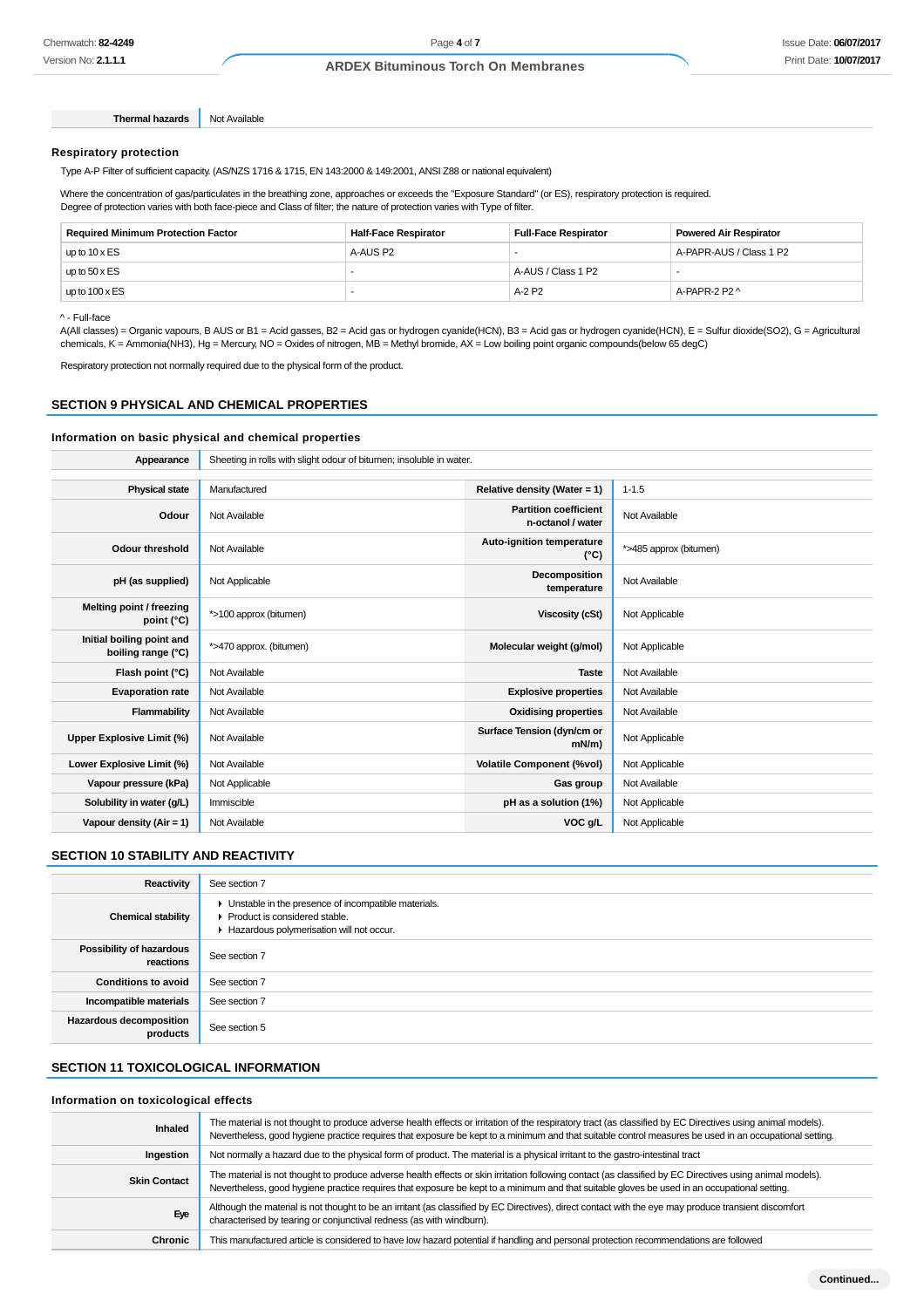| <b>ARDEX Bituminous Torch</b>                                          | <b>TOXICITY</b>                                                                                                                                                                                                                                                                                                                                                                                                                                                                                                                                                                                                                                                                                                                                                                                                                                                                                    | <b>IRRITATION</b>               |                                                                                                                                                                                                                     |  |
|------------------------------------------------------------------------|----------------------------------------------------------------------------------------------------------------------------------------------------------------------------------------------------------------------------------------------------------------------------------------------------------------------------------------------------------------------------------------------------------------------------------------------------------------------------------------------------------------------------------------------------------------------------------------------------------------------------------------------------------------------------------------------------------------------------------------------------------------------------------------------------------------------------------------------------------------------------------------------------|---------------------------------|---------------------------------------------------------------------------------------------------------------------------------------------------------------------------------------------------------------------|--|
| <b>On Membranes</b>                                                    | Not Available                                                                                                                                                                                                                                                                                                                                                                                                                                                                                                                                                                                                                                                                                                                                                                                                                                                                                      | Not Available                   |                                                                                                                                                                                                                     |  |
|                                                                        | <b>TOXICITY</b>                                                                                                                                                                                                                                                                                                                                                                                                                                                                                                                                                                                                                                                                                                                                                                                                                                                                                    | <b>IRRITATION</b>               |                                                                                                                                                                                                                     |  |
| bitumen (petroleum)                                                    | Dermal (rabbit) LD50: >2000 mg/kg <sup>[1]</sup>                                                                                                                                                                                                                                                                                                                                                                                                                                                                                                                                                                                                                                                                                                                                                                                                                                                   | Not Available                   |                                                                                                                                                                                                                     |  |
|                                                                        | Oral (rat) LD50: >5000 mg/kg <sup>[1]</sup>                                                                                                                                                                                                                                                                                                                                                                                                                                                                                                                                                                                                                                                                                                                                                                                                                                                        |                                 |                                                                                                                                                                                                                     |  |
| Legend:                                                                | 1. Value obtained from Europe ECHA Registered Substances - Acute toxicity 2.* Value obtained from manufacturer's SDS. Unless otherwise specified data<br>extracted from RTECS - Register of Toxic Effect of chemical Substances                                                                                                                                                                                                                                                                                                                                                                                                                                                                                                                                                                                                                                                                    |                                 |                                                                                                                                                                                                                     |  |
|                                                                        |                                                                                                                                                                                                                                                                                                                                                                                                                                                                                                                                                                                                                                                                                                                                                                                                                                                                                                    |                                 |                                                                                                                                                                                                                     |  |
| <b>BITUMEN (PETROLEUM)</b>                                             | Asthma-like symptoms may continue for months or even years after exposure to the material ends. This may be due to a non-allergic condition known as reactive<br>airways dysfunction syndrome (RADS) which can occur after exposure to high levels of highly irritating compound. Main criteria for diagnosing RADS include<br>the absence of previous airways disease in a non-atopic individual, with sudden onset of persistent asthma-like symptoms within minutes to hours of a<br>documented exposure to the irritant. Other criteria for diagnosis of RADS include a reversible airflow pattern on lung function tests, moderate to severe<br>bronchial hyperreactivity on methacholine challenge testing, and the lack of minimal lymphocytic inflammation, without eosinophilia.<br>WARNING: This substance has been classified by the IARC as Group 2B: Possibly Carcinogenic to Humans. |                                 |                                                                                                                                                                                                                     |  |
| <b>ARDEX Bituminous Torch</b><br>On Membranes & BITUMEN<br>(PETROLEUM) | No significant acute toxicological data identified in literature search.                                                                                                                                                                                                                                                                                                                                                                                                                                                                                                                                                                                                                                                                                                                                                                                                                           |                                 |                                                                                                                                                                                                                     |  |
| <b>Acute Toxicity</b>                                                  | $\circledcirc$                                                                                                                                                                                                                                                                                                                                                                                                                                                                                                                                                                                                                                                                                                                                                                                                                                                                                     | Carcinogenicity                 | $\circledcirc$                                                                                                                                                                                                      |  |
| <b>Skin Irritation/Corrosion</b>                                       | $\odot$                                                                                                                                                                                                                                                                                                                                                                                                                                                                                                                                                                                                                                                                                                                                                                                                                                                                                            | Reproductivity                  | $\circledcirc$                                                                                                                                                                                                      |  |
| <b>Serious Eye</b><br>Damage/Irritation                                | $\circledcirc$                                                                                                                                                                                                                                                                                                                                                                                                                                                                                                                                                                                                                                                                                                                                                                                                                                                                                     | <b>STOT - Single Exposure</b>   | $\circ$                                                                                                                                                                                                             |  |
| <b>Respiratory or Skin</b><br>sensitisation                            | $\circledcirc$                                                                                                                                                                                                                                                                                                                                                                                                                                                                                                                                                                                                                                                                                                                                                                                                                                                                                     | <b>STOT - Repeated Exposure</b> | $\circledcirc$                                                                                                                                                                                                      |  |
| <b>Mutagenicity</b>                                                    | ര                                                                                                                                                                                                                                                                                                                                                                                                                                                                                                                                                                                                                                                                                                                                                                                                                                                                                                  | <b>Aspiration Hazard</b>        | ര                                                                                                                                                                                                                   |  |
|                                                                        |                                                                                                                                                                                                                                                                                                                                                                                                                                                                                                                                                                                                                                                                                                                                                                                                                                                                                                    | Legend:                         | $\blacktriangleright$ - Data available but does not fill the criteria for classification<br>$\blacktriangleright$ - Data available to make classification<br>$\bigcirc$ - Data Not Available to make classification |  |

# **SECTION 12 ECOLOGICAL INFORMATION**

## **Toxicity**

| <b>ARDEX Bituminous Torch</b><br>On Membranes | <b>ENDPOINT</b>   | <b>TEST DURATION (HR)</b>                                                              | <b>SPECIES</b>                                                                                                                                                                                                                                                                                        | VALUE             | <b>SOURCE</b>     |
|-----------------------------------------------|-------------------|----------------------------------------------------------------------------------------|-------------------------------------------------------------------------------------------------------------------------------------------------------------------------------------------------------------------------------------------------------------------------------------------------------|-------------------|-------------------|
|                                               | Not<br>Applicable | Not Applicable                                                                         | Not Applicable                                                                                                                                                                                                                                                                                        | Not<br>Applicable | Not<br>Applicable |
|                                               | <b>ENDPOINT</b>   | <b>TEST DURATION (HR)</b>                                                              | <b>SPECIES</b>                                                                                                                                                                                                                                                                                        | <b>VALUE</b>      | <b>SOURCE</b>     |
| bitumen (petroleum)                           | Not<br>Applicable | Not Applicable                                                                         | Not Applicable                                                                                                                                                                                                                                                                                        | Not<br>Applicable | Not<br>Applicable |
| Legend:                                       |                   | (Japan) - Bioconcentration Data 7. METI (Japan) - Bioconcentration Data 8. Vendor Data | Extracted from 1. IUCLID Toxicity Data 2. Europe ECHA Registered Substances - Ecotoxicological Information - Aquatic Toxicity 3. EPIWIN Suite V3.12<br>(QSAR) - Aquatic Toxicity Data (Estimated) 4. US EPA, Ecotox database - Aquatic Toxicity Data 5. ECETOC Aquatic Hazard Assessment Data 6. NITE |                   |                   |

# **Persistence and degradability**

| Ingredient | Persistence: Water/Soil               | Persistence: Air                      |
|------------|---------------------------------------|---------------------------------------|
|            | No Data available for all ingredients | No Data available for all ingredients |

## **Bioaccumulative potential**

| Ingredient       | <b>Bioaccumulation</b>                |  |
|------------------|---------------------------------------|--|
|                  | No Data available for all ingredients |  |
|                  |                                       |  |
| Mobility in soil |                                       |  |
| Ingredient       | <b>Mobility</b>                       |  |

# **SECTION 13 DISPOSAL CONSIDERATIONS**

#### **Waste treatment methods**

| ' Packaging<br>Product | Recycle wherever possible or consult manufacturer for recycling options. |  |
|------------------------|--------------------------------------------------------------------------|--|
| disposal               | Consult State Land Waste Management Authority for disposal.              |  |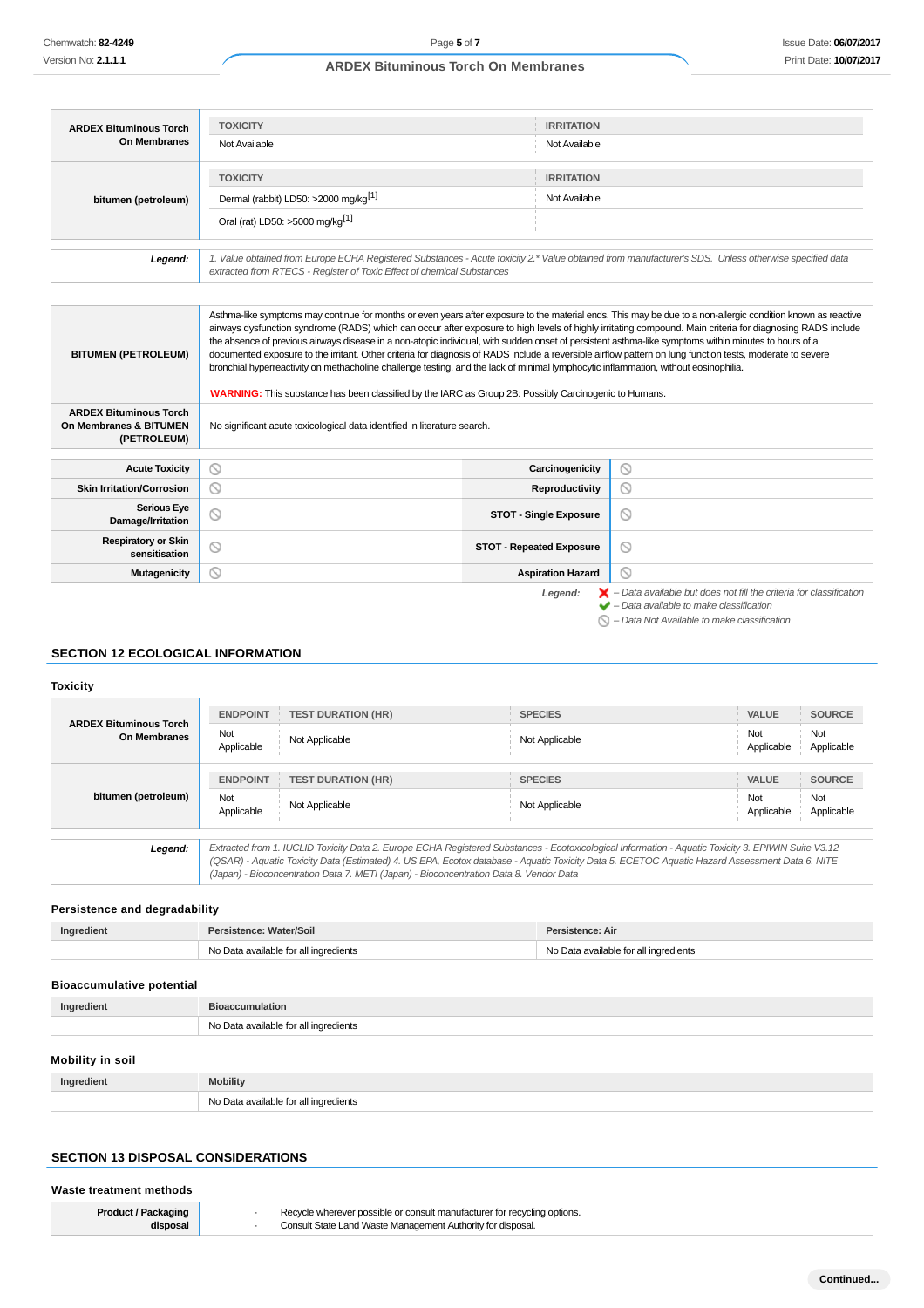Ensure that the disposal of material is carried out in accordance with Hazardous Substances (Disposal) Regulations 2001.

#### **SECTION 14 TRANSPORT INFORMATION**

# **Labels Required Marine Pollutant** NO **HAZCHEM** Not Applicable

**Land transport (UN): NOT REGULATED FOR TRANSPORT OF DANGEROUS GOODS**

**Air transport (ICAO-IATA / DGR): NOT REGULATED FOR TRANSPORT OF DANGEROUS GOODS**

**Sea transport (IMDG-Code / GGVSee): NOT REGULATED FOR TRANSPORT OF DANGEROUS GOODS**

**Transport in bulk according to Annex II of MARPOL and the IBC code**

Not Applicable

#### **SECTION 15 REGULATORY INFORMATION**

#### **Safety, health and environmental regulations / legislation specific for the substance or mixture**

This substance is to be managed using the conditions specified in an applicable Group Standard

| <b>HSR</b><br>: Number | <b>Group Standard</b> |
|------------------------|-----------------------|
| Not Annlicahle         | <b>מוחרי</b>          |
| waano                  | $\sim$                |
| .                      |                       |

## **BITUMEN (PETROLEUM)(8052-42-4) IS FOUND ON THE FOLLOWING REGULATORY LISTS**

International Agency for Research on Cancer (IARC) - Agents Classified by the IARC **Monographs** New Zealand Workplace Exposure Standards (WES)

New Zealand Inventory of Chemicals (NZIoC)

#### **Location Test Certificate**

Subject to Regulation 55 of the Hazardous Substances (Classes 1 to 5 Controls) Regulations, a location test certificate is required when quantity greater than or equal to those indicated below are present.

| <b>Hazard Class</b> | Quantity beyond which controls apply for closed containers | Quantity beyond which controls apply when use occurring in open containers |
|---------------------|------------------------------------------------------------|----------------------------------------------------------------------------|
| Not Applicable      | Not Applicable                                             | Not Applicable                                                             |

#### **Approved Handler**

Subject to Regulation 56 of the Hazardous Substances (Classes 1 to 5 Controls) Regulations and Regulation 9 of the Hazardous Substances (Classes 6, 8, and 9 Controls) Regulations, the substance must be under the personal control of an Approved Handler when present in a quantity greater than or equal to those indicated below.

| יהוי<br>יטוום.                 | antities<br>n                       |
|--------------------------------|-------------------------------------|
| Not Applicable<br><del>.</del> | Applicable<br>י הוא<br><del>.</del> |
|                                |                                     |

Refer Group Standards for further information

#### **Tracking Requirements**

Not Applicable

| <b>National Inventory</b>               | <b>Status</b>                                                                                                                                                                              |
|-----------------------------------------|--------------------------------------------------------------------------------------------------------------------------------------------------------------------------------------------|
| Australia - AICS                        | Y                                                                                                                                                                                          |
| Canada - DSL                            | Y                                                                                                                                                                                          |
| Canada - NDSL                           | N (bitumen (petroleum))                                                                                                                                                                    |
| China - IECSC                           | Y                                                                                                                                                                                          |
| Europe - EINEC / ELINCS /<br><b>NLP</b> | Y                                                                                                                                                                                          |
| Japan - ENCS                            | N (bitumen (petroleum))                                                                                                                                                                    |
| Korea - KECI                            | Y                                                                                                                                                                                          |
| New Zealand - NZIoC                     | Y                                                                                                                                                                                          |
| Philippines - PICCS                     | Y                                                                                                                                                                                          |
| <b>USA - TSCA</b>                       | Y                                                                                                                                                                                          |
| Legend:                                 | $Y = All$ ingredients are on the inventory<br>N = Not determined or one or more ingredients are not on the inventory and are not exempt from listing(see specific ingredients in brackets) |

## **SECTION 16 OTHER INFORMATION**

#### **Other information**

Classification of the preparation and its individual components has drawn on official and authoritative sources as well as independent review by the Chemwatch Classification committee using available literature references.

The SDS is a Hazard Communication tool and should be used to assist in the Risk Assessment. Many factors determine whether the reported Hazards are Risks in the workplace or other settings. Risks may be determined by reference to Exposures Scenarios. Scale of use, frequency of use and current or available engineering controls must be considered.